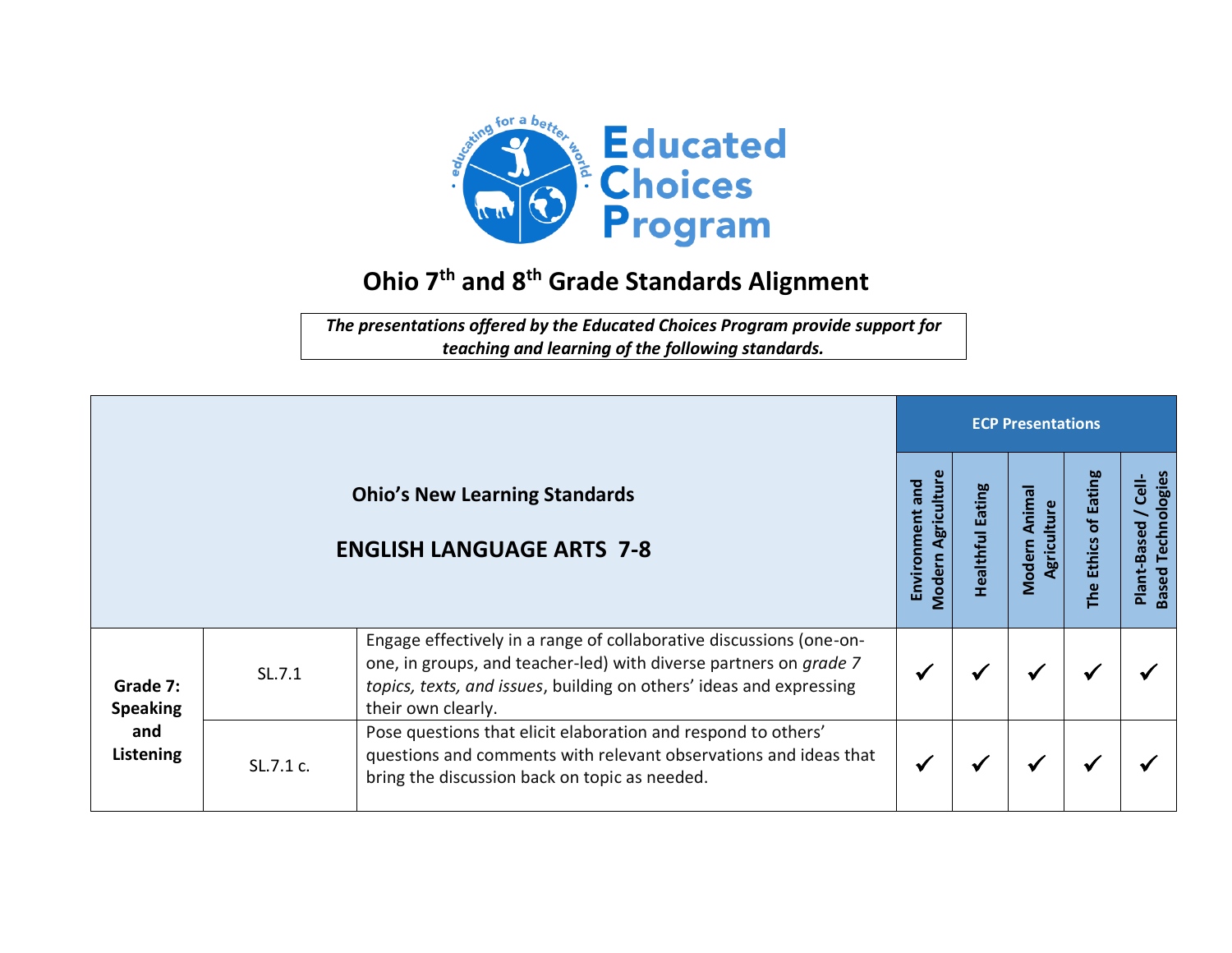| Grade 7:<br><b>Speaking</b><br>and<br>Listening | SL.7.1 d. | Acknowledge new information expressed by others and, when<br>warranted, modify their own views.                                                                                                                                       |  |  |  |
|-------------------------------------------------|-----------|---------------------------------------------------------------------------------------------------------------------------------------------------------------------------------------------------------------------------------------|--|--|--|
|                                                 | SL.7.2    | Analyze the main ideas and supporting details presented in diverse<br>media and formats (e.g., visually, quantitatively, orally) and explain<br>how the ideas clarify a topic, text, or issue under study.                            |  |  |  |
|                                                 | SL.7.3    | Delineate a speaker's argument and specific claims, evaluating the<br>soundness of the reasoning and the relevance and sufficiency of the<br>evidence.                                                                                |  |  |  |
|                                                 | SL.8.1    | Engage effectively in a range of collaborative discussions (one-on-<br>one, in groups, and teacher-led) with diverse partners on grade 8<br>topics, texts, and issues, building on others' ideas and expressing<br>their own clearly. |  |  |  |
|                                                 | SL.8.1 c. | Pose questions that connect the ideas of several speakers and<br>respond to others' questions and comments with relevant evidence,<br>observations, and ideas.                                                                        |  |  |  |
| Grade 8:<br><b>Speaking</b><br>and              | SL.8.1 d. | Acknowledge new information expressed by others, and, when<br>warranted, qualify or justify their own views in light of the evidence<br>presented.                                                                                    |  |  |  |
| Listening                                       | SL.8.2    | Analyze the purpose of information presented in diverse media and<br>formats (e.g., visually, quantitatively, orally) and evaluate the<br>motives (e.g., social, commercial, political) behind its presentation.                      |  |  |  |
|                                                 | SL.8.3    | Delineate a speaker's argument and specific claims, evaluating the<br>soundness of the reasoning and relevance and sufficiency of the<br>evidence and identifying when irrelevant evidence is introduced.                             |  |  |  |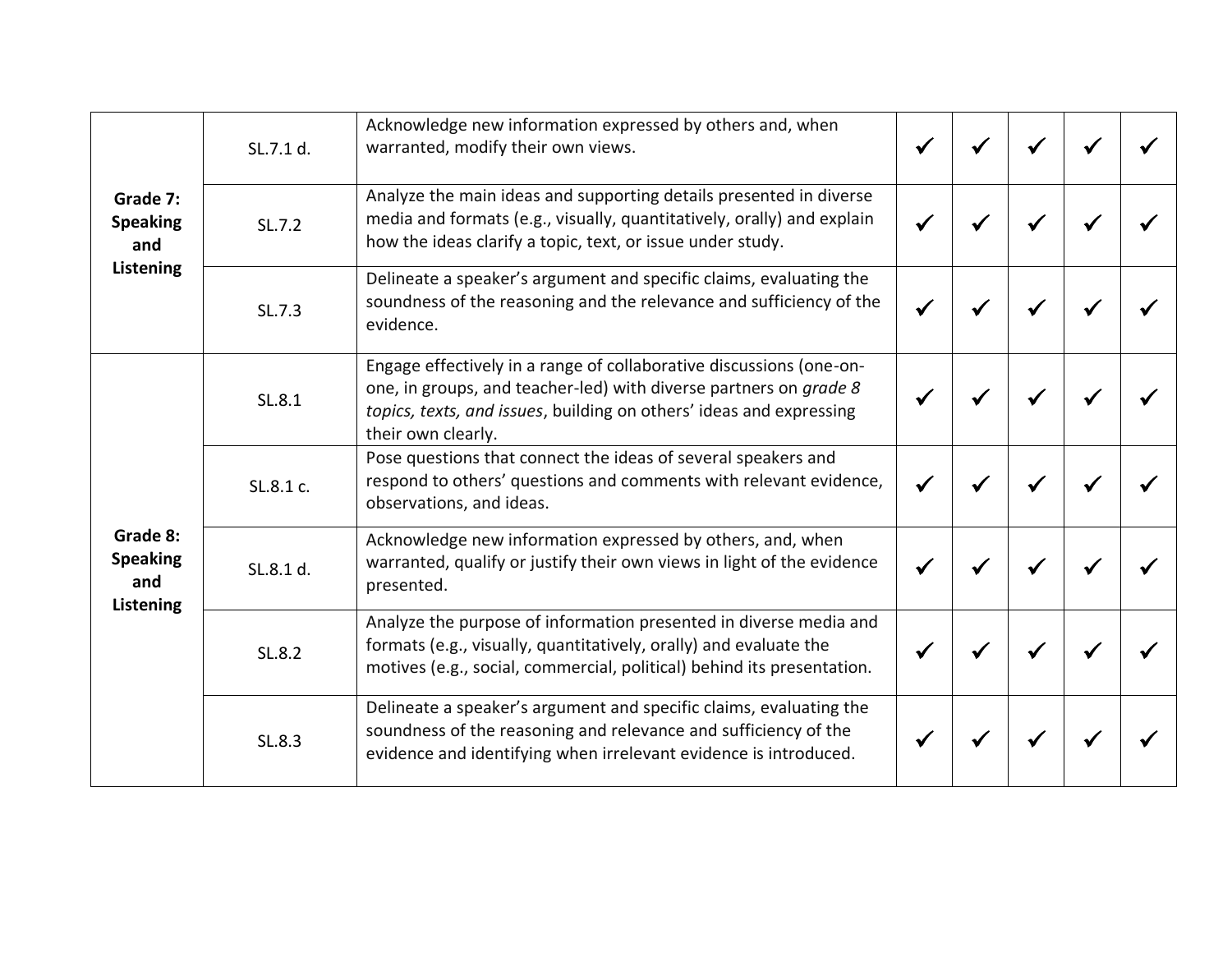|                                                                                                 |        | <b>ECP Presentations</b>                                                                                         |              |                         |                              |                      |                                                  |  |  |
|-------------------------------------------------------------------------------------------------|--------|------------------------------------------------------------------------------------------------------------------|--------------|-------------------------|------------------------------|----------------------|--------------------------------------------------|--|--|
| <b>Ohio Career Field Technical Content Standards</b><br><b>FAMILY AND CONSUMER SCIENCES 7-8</b> |        |                                                                                                                  |              | <b>Healthful Eating</b> | Modern Animal<br>Agriculture | The Ethics of Eating | <b>Based Technologies</b><br>Plant-Based / Cell- |  |  |
| Career<br><b>Development</b>                                                                    | 1.1.5. | Apply problem-solving and critical-thinking skills to issues when making<br>decisions and formulating solutions. | $\checkmark$ | $\checkmark$            | $\checkmark$                 | ✔                    |                                                  |  |  |
|                                                                                                 | 1.1.9. | Recognize different cultural beliefs and practices and demonstrate<br>respect for them.                          | $\checkmark$ | ✔                       | ✔                            | ✔                    |                                                  |  |  |
|                                                                                                 | 1.3.1. | Extract relevant, valid information from materials and cite sources of<br>information.                           | $\checkmark$ | ✔                       | ✔                            | ✔                    |                                                  |  |  |
|                                                                                                 | 1.3.2. | Deliver and critique formal and informal presentations.                                                          | $\checkmark$ | ✔                       | $\checkmark$                 | ✔                    |                                                  |  |  |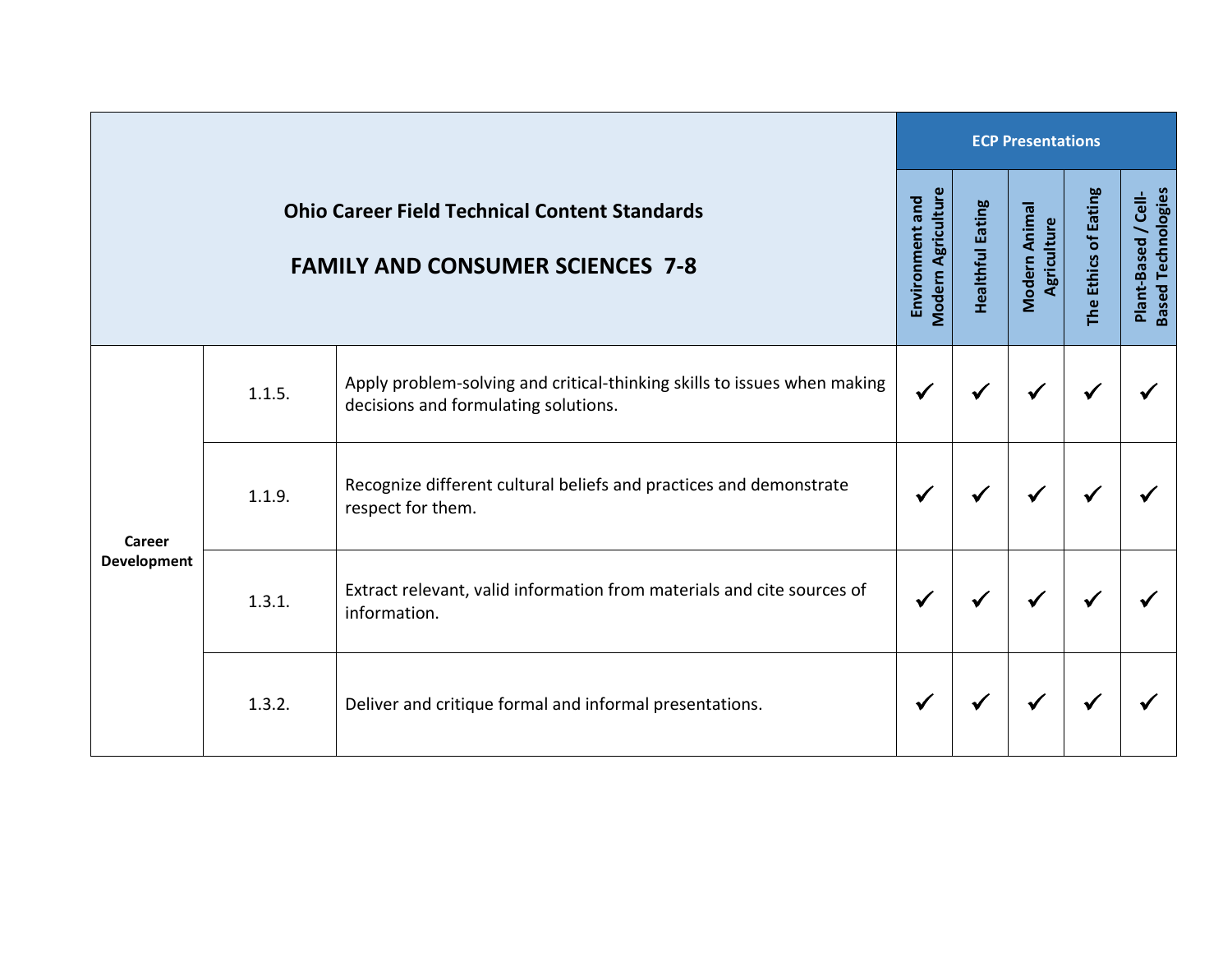| Family<br><b>Development</b>        | 2.2.2. | Explain how parents provide for a child's basic needs, health and<br>safety.                                     |              |              | √            |  |
|-------------------------------------|--------|------------------------------------------------------------------------------------------------------------------|--------------|--------------|--------------|--|
| <b>Food and</b><br><b>Nutrition</b> | 3.1    | Analyze nutritional information to guide food choices.                                                           |              | $\checkmark$ | $\checkmark$ |  |
|                                     | 3.2    | Manage weight throughout the lifecycle.                                                                          |              | $\checkmark$ | $\checkmark$ |  |
|                                     | 3.3    | Analyze safe and affordable foods that promote a healthy lifestyle.                                              |              | ✔            | ✔            |  |
|                                     | 3.7    | Analyze key components of local, healthy, sustainably-grown foods.                                               |              |              | $\checkmark$ |  |
| <b>Health and</b><br>Wellness       | 5.1    | Adopt wellness practices at each stage of the lifespan.                                                          |              | $\checkmark$ | $\checkmark$ |  |
| Living<br>Environment               | 7.4.1  | Justify the use of eco-friendly versus traditional products and principles<br>based on the environmental impact. | $\checkmark$ |              |              |  |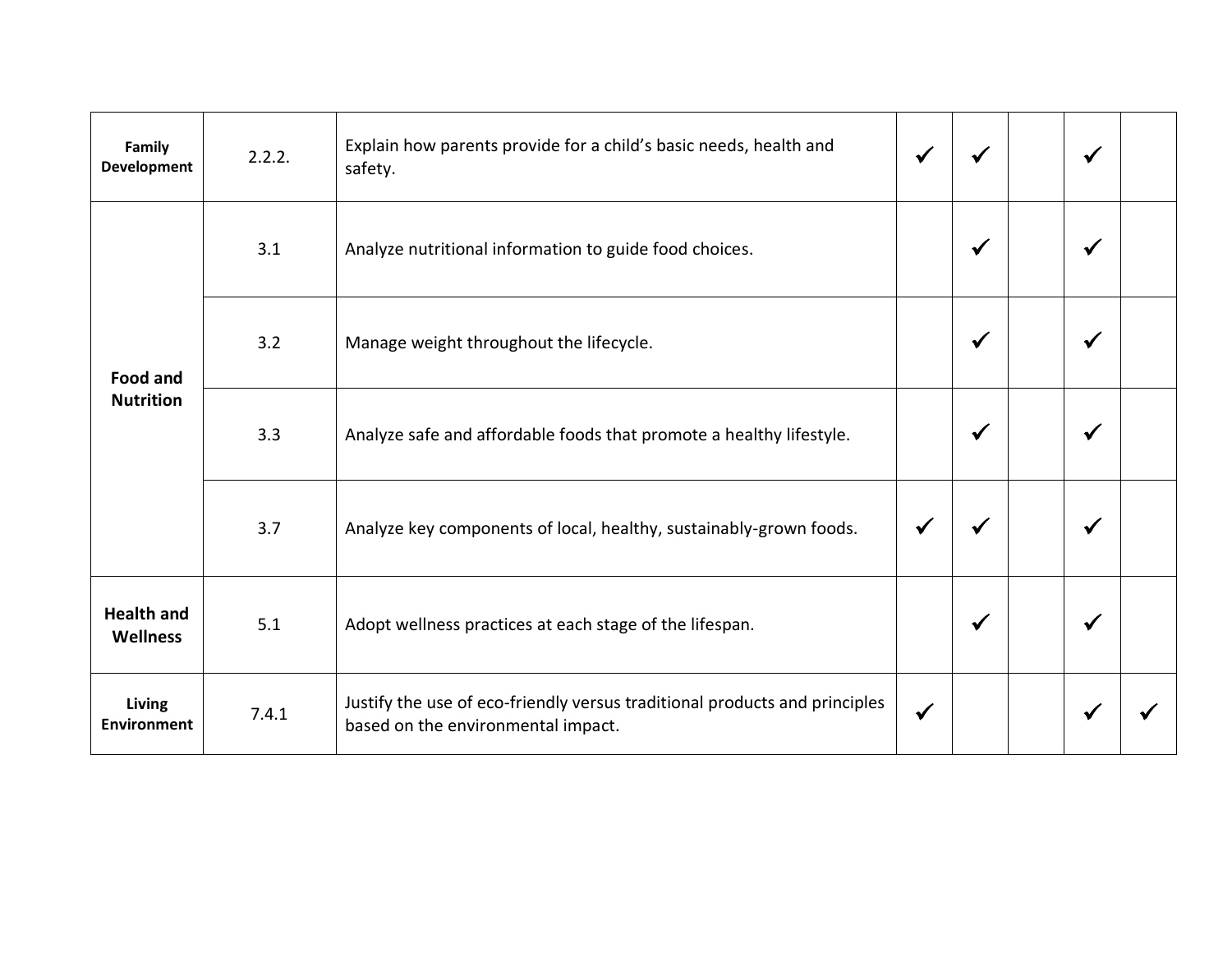| 7.4.4 | Apply household practices to reduce water and energy use.                                              |  |  |  |
|-------|--------------------------------------------------------------------------------------------------------|--|--|--|
| 7.4.6 | Compare products and services from manufacturers who promote<br>environmentally-sustainable practices. |  |  |  |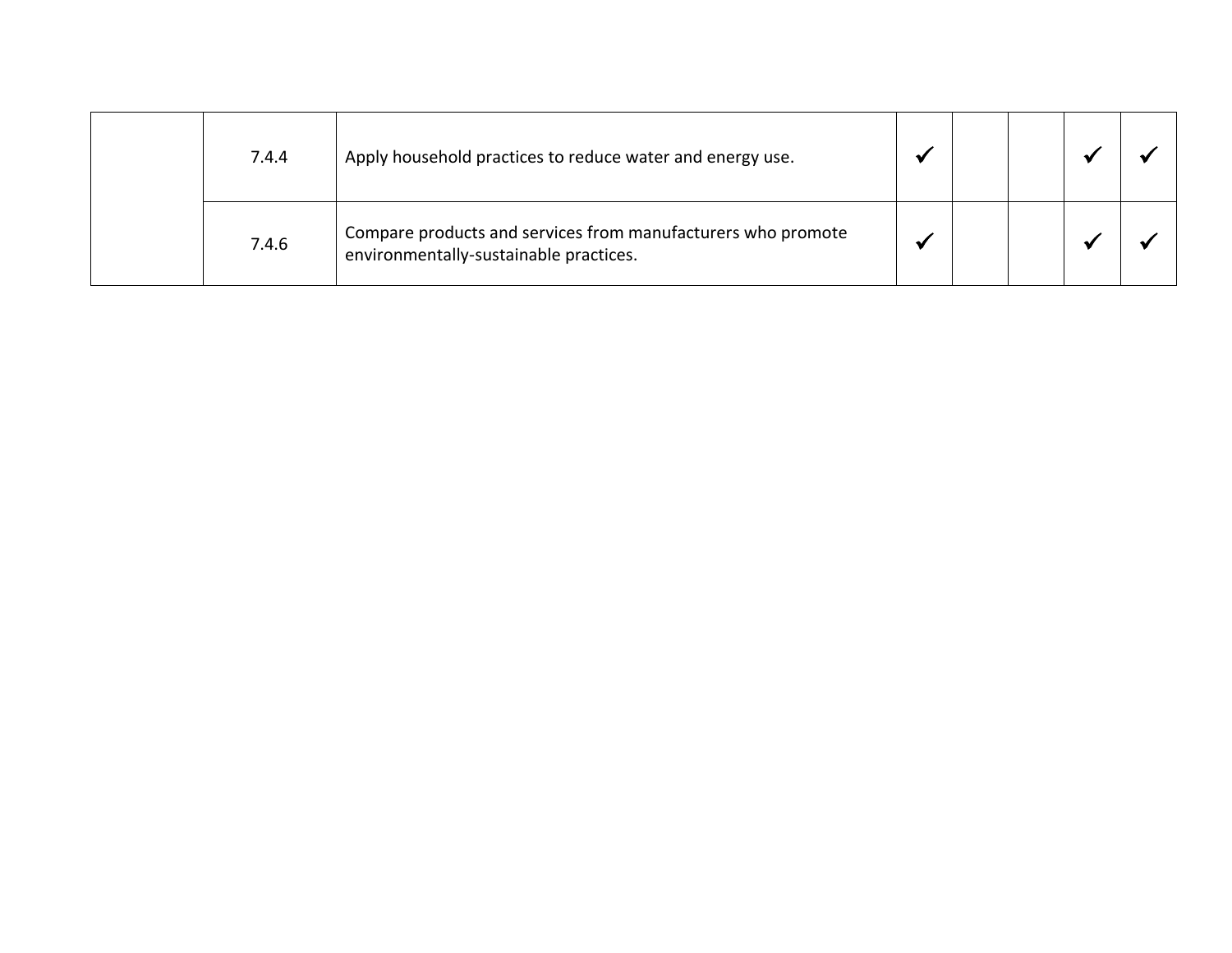|                                                 |                                              |                                                                                                                                                                                                                                                                                                                                                                     | <b>ECP Presentations</b>                     |                                   |                           |                      |                                           |  |
|-------------------------------------------------|----------------------------------------------|---------------------------------------------------------------------------------------------------------------------------------------------------------------------------------------------------------------------------------------------------------------------------------------------------------------------------------------------------------------------|----------------------------------------------|-----------------------------------|---------------------------|----------------------|-------------------------------------------|--|
| below."                                         |                                              | <b>Ohio Health Education Legislation &amp; Requirements</b><br><b>HEALTH EDUCATION</b><br>"Note: Ohio law does not permit the State Board of Education to adopt Health Education<br>Standards in Ohio. Ohio law does direct schools and districts to include health education<br>and other related topics at various times throughout its K-12 curriculum, as noted | <b>Modern Agriculture</b><br>Environment and | <b>Eating</b><br><b>Healthful</b> | Modern Animal Agriculture | The Ethics of Eating | Technologies<br>Cell-Based<br>Plant-Based |  |
| Grades 7-8<br><b>Health</b><br><b>Education</b> | Legislated<br>Requirements<br>for Curriculum | The nutritive value of foods, including natural and organically produced<br>foods, the relation of nutrition to health, and the use and effects of<br>food additives                                                                                                                                                                                                |                                              | √                                 |                           | $\checkmark$         |                                           |  |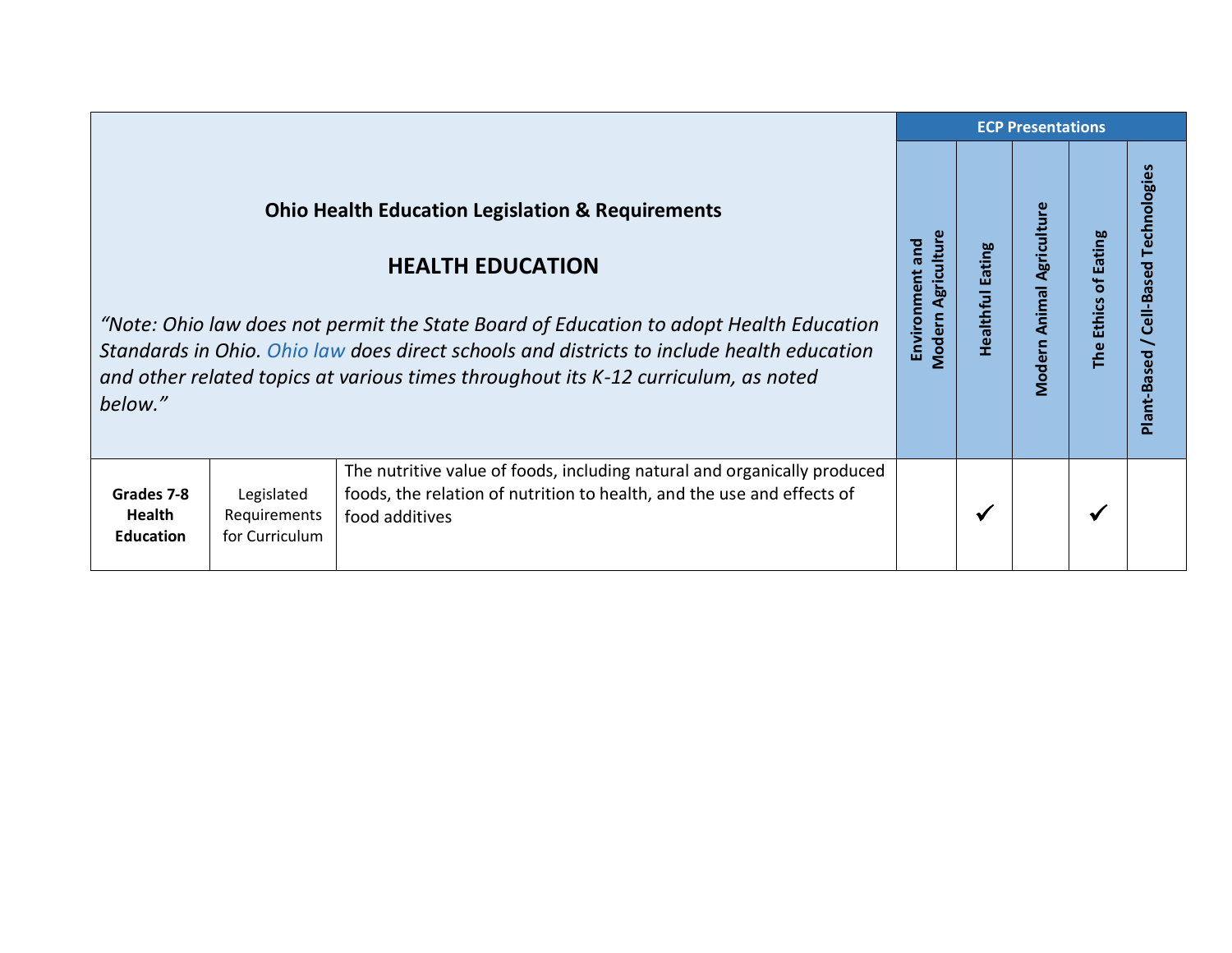|                                        |        |                                                                                                                                |                                                        |                   | <b>ECP Presentations</b>                   |                                                |                                                                                 |  |  |  |  |
|----------------------------------------|--------|--------------------------------------------------------------------------------------------------------------------------------|--------------------------------------------------------|-------------------|--------------------------------------------|------------------------------------------------|---------------------------------------------------------------------------------|--|--|--|--|
|                                        |        | <b>Ohio's New Learning Standards</b><br><b>SCIENCE 7-8</b>                                                                     | Ĕ<br>and<br>nment<br>ပ<br><b>bp</b><br>Enviro<br>Moder | Eating<br>Healthf | nimal<br>ၑ<br>Е<br>Moder<br>$\overline{5}$ | of Eating<br><b>Ethics</b><br>The <sup>l</sup> | ologies<br>$\ddot{e}$<br><b>Techn</b><br><b>Based</b><br><b>Based</b><br>Plant- |  |  |  |  |
| <b>Grade 7: Life</b><br><b>Science</b> | 7.LS.2 | In any particular biome, the number, growth and survival of organisms<br>and populations depend on biotic and abiotic factors. | ₩                                                      |                   |                                            | ✔                                              |                                                                                 |  |  |  |  |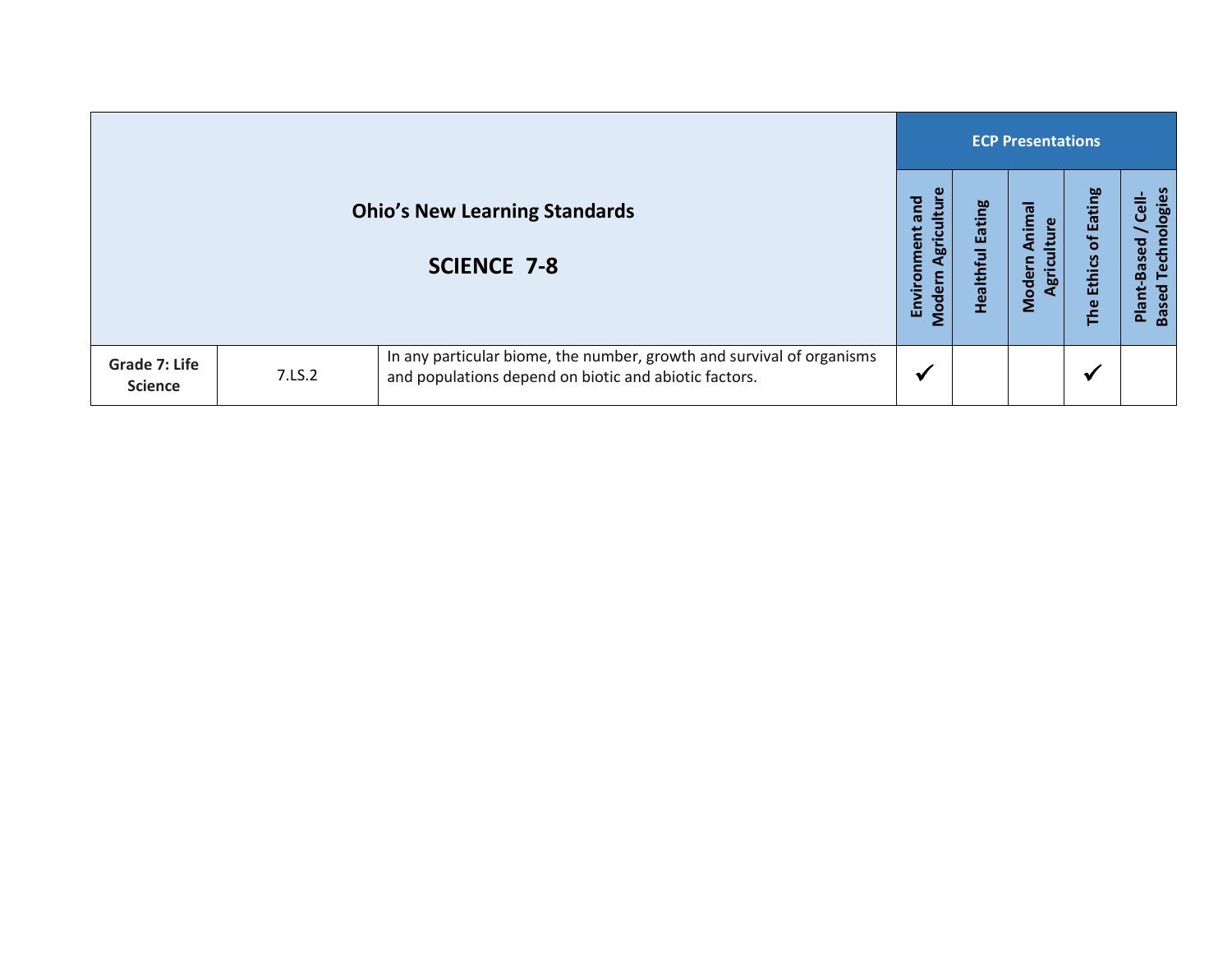|         |                                                  |                                                                                                                                                                                                                                                                    | <b>ECP Presentations</b>              |                         |                              |                      |                                             |  |  |  |
|---------|--------------------------------------------------|--------------------------------------------------------------------------------------------------------------------------------------------------------------------------------------------------------------------------------------------------------------------|---------------------------------------|-------------------------|------------------------------|----------------------|---------------------------------------------|--|--|--|
|         |                                                  | <b>Ohio's New Learning Standards</b><br><b>SOCIAL STUDIES 7-8</b>                                                                                                                                                                                                  | Modern Agriculture<br>Environment and | <b>Healthful Eating</b> | Modern Animal<br>Agriculture | The Ethics of Eating | Cell-Based<br>Technologies<br>Plant-Based / |  |  |  |
| Grade 7 | Civic<br>Participation<br>and Skills 16.         | The ability to understand individual and group perspectives is<br>essential to analyzing historic and contemporary issues.                                                                                                                                         | $\checkmark$                          |                         |                              |                      |                                             |  |  |  |
|         | Economic<br>Decision<br>Making and<br>Skills 19. | Individuals, governments and businesses must analyze costs and<br>benefits when making economic decisions. A cost- benefit analysis<br>consists of determining the potential costs and benefits of an action<br>and then balancing the costs against the benefits. | $\checkmark$                          |                         |                              |                      |                                             |  |  |  |
| Grade 8 | Civic<br>Participation<br>and Skills 19.         | Informed citizens understand how media and communication<br>technology influence public opinion.                                                                                                                                                                   | ✔                                     |                         |                              |                      |                                             |  |  |  |
|         | Economic<br>Decision<br>Making and<br>Skills 22. | Choices made by individuals, businesses and governments have both<br>present and future consequences.                                                                                                                                                              | ✔                                     |                         |                              |                      |                                             |  |  |  |